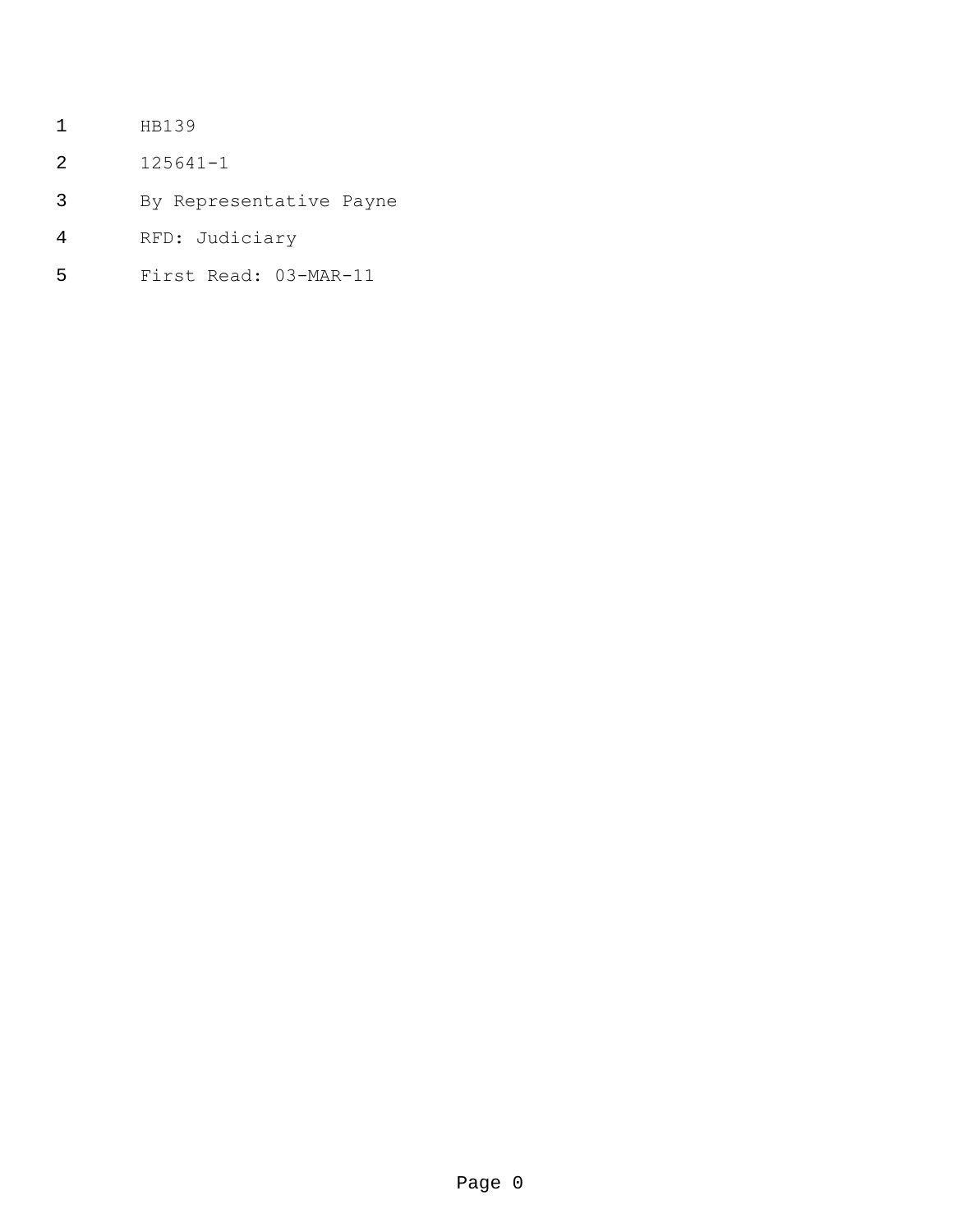125641-1:n:01/31/2011:FC/mfp LRS2011-118 SYNOPSIS: Under existing law, a person charged with a crime committed during his or her minority which involves moral turpitude or is a felony is required to be investigated and examined by the court to determine if he or she should be granted youthful offender status. This bill would provide that a person would not be eligible to be granted youthful offender status if the crime the person is charged with contains as an element of the charge that the defendant intentionally inflicted serious physical injury or intentionally killed the victim in the commission of the crime. 22 A BILL TO BE ENTITLED 24 AN ACT To amend Section 15-19-1 of the Code of Alabama 1975, relating to a person charged with crimes committed in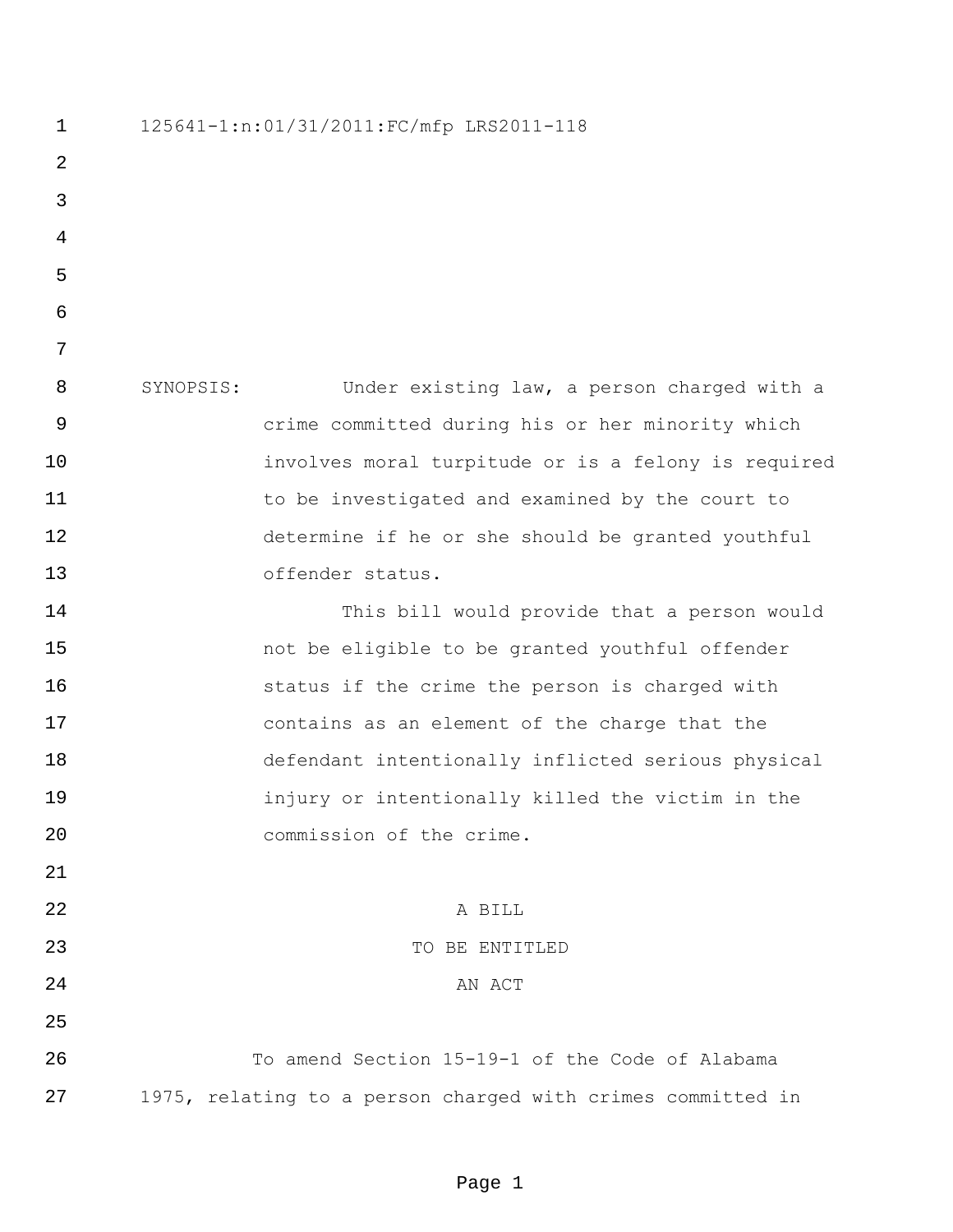their minority who are eligible to be considered by the court for youthful offender status, to provide that a person charged with a crime which alleges that the defendant intentionally inflicted serious physical injury or intentionally killed the victim of the crime would not be eligible for youthful offender status.

BE IT ENACTED BY THE LEGISLATURE OF ALABAMA:

 Section 1. Section 15-19-1 of the Code of Alabama 1975, is amended to read as follows:

"§15-19-1.

 "(a) A person charged with a crime which was 12 committed in his or her minority but was not disposed of in 13 juvenile court and which involves moral turpitude or is subject to a sentence of commitment for one year or more shall, and, if charged with a lesser crime may be investigated and examined by the court to determine whether he or she 17 should be tried as a youthful offender, provided he or she consents to such examination and to trial without a jury where 19 trial by jury would otherwise be available to him the defendant. If the defendant consents and the court so decides, no further action shall be taken on the indictment or information unless otherwise ordered by the court as provided 23 in subsection (b) of this section.

 "(b) After such investigation and examination, the court, in its discretion, may direct that the defendant be arraigned as a youthful offender, and no further action shall be taken on the indictment or information; or the court may